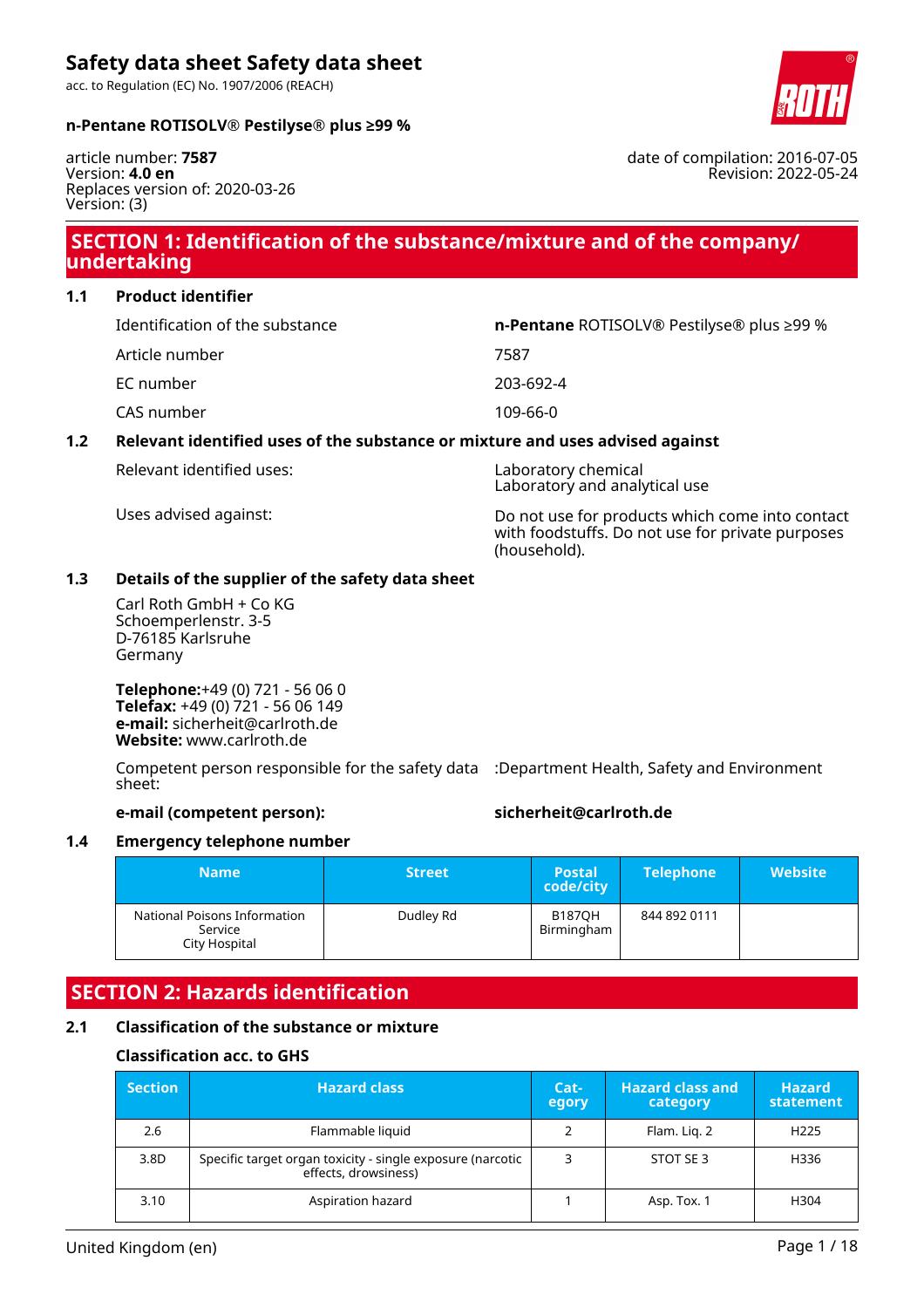acc. to Regulation (EC) No. 1907/2006 (REACH)



#### **n-Pentane ROTISOLV® Pestilyse® plus ≥99 %**

#### article number: **7587**

| <b>Section</b> | <b>Hazard class</b>                                   | Cat-<br>egory | <b>Hazard class and</b><br>category | <b>Hazard</b><br>statement |
|----------------|-------------------------------------------------------|---------------|-------------------------------------|----------------------------|
| 4.1C           | Hazardous to the aquatic environment - chronic hazard |               | <b>Aquatic Chronic 2</b>            | H411                       |

#### **Supplemental hazard information**

| Code   | <b>Supplemental hazard information</b>               |
|--------|------------------------------------------------------|
| EUH066 | repeated exposure may cause skin dryness or cracking |

For full text of abbreviations: see SECTION 16

#### **The most important adverse physicochemical, human health and environmental effects**

The product is combustible and can be ignited by potential ignition sources. Spillage and fire water can cause pollution of watercourses.

#### **2.2 Label elements**

**Labelling**

**Signal word Danger**

#### **Pictograms**



#### **Hazard statements**

| H <sub>225</sub> | Highly flammable liquid and vapour              |
|------------------|-------------------------------------------------|
| H304             | May be fatal if swallowed and enters airways    |
| H336             | May cause drowsiness or dizziness               |
| H411             | Toxic to aquatic life with long lasting effects |

#### **Precautionary statements**

#### **Precautionary statements - prevention**

| P210 | Keep away from heat, hot surfaces, sparks, open flames and other ignition |
|------|---------------------------------------------------------------------------|
|      | sources. No smoking                                                       |
| P273 | Avoid release to the environment                                          |

#### **Precautionary statements - response**

P301+P310 IF SWALLOWED: Immediately call a POISON CENTER/doctor Do NOT induce vomiting

#### **Supplemental hazard information**

EUH066 Repeated exposure may cause skin dryness or cracking.

#### **2.3 Other hazards**

#### **Results of PBT and vPvB assessment**

According to the results of its assessment, this substance is not a PBT or a vPvB.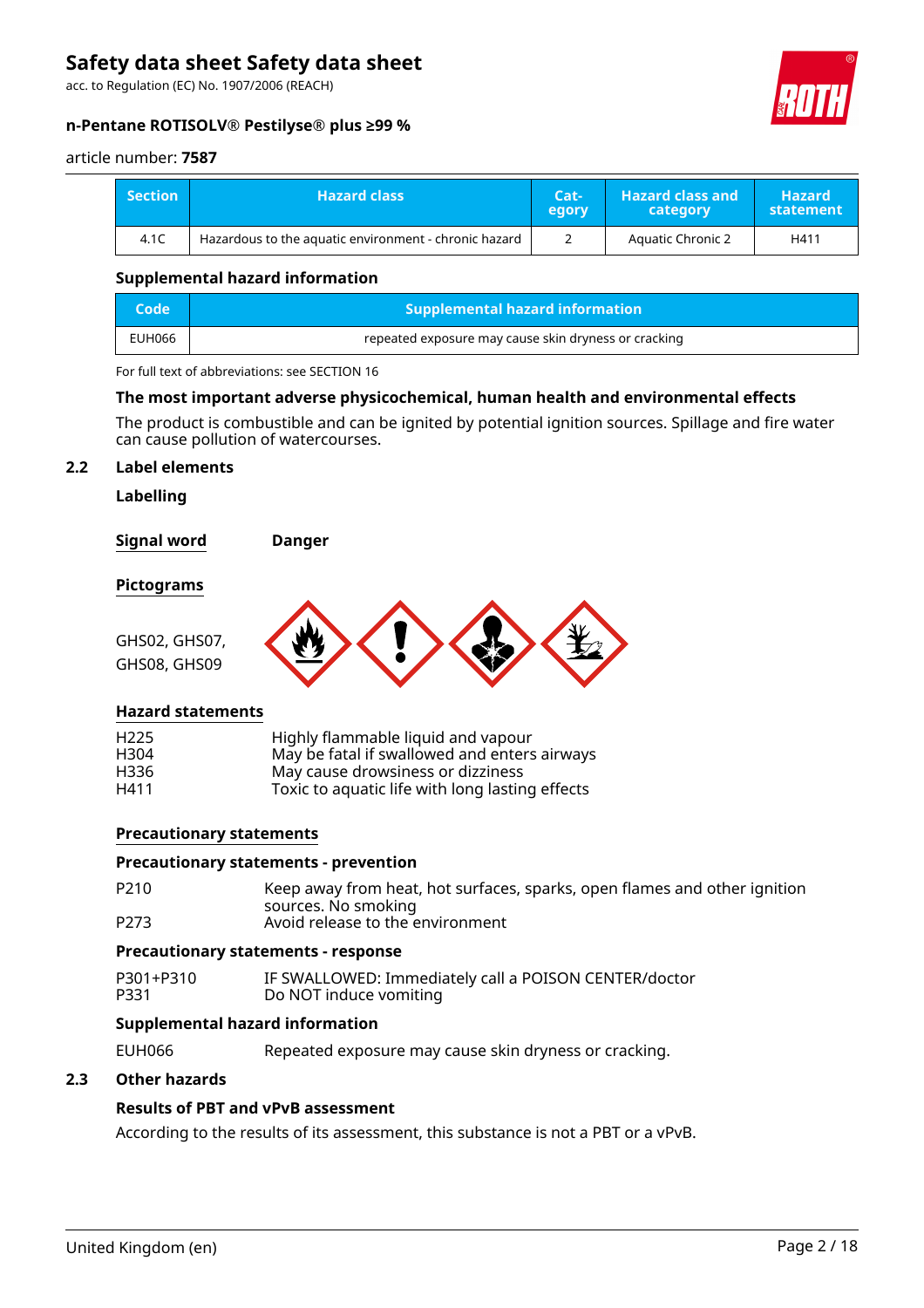acc. to Regulation (EC) No. 1907/2006 (REACH)

#### **n-Pentane ROTISOLV® Pestilyse® plus ≥99 %**



article number: **7587**

**3.1 Substances**

## **SECTION 3: Composition/information on ingredients**

| <b>Substances</b> |                  |
|-------------------|------------------|
| Name of substance | n-Pentane        |
| Molecular formula | $C_5H_{12}$      |
| Molar mass        | 72,15 $9/_{mol}$ |
| CAS No            | 109-66-0         |
| EC No             | 203-692-4        |

### **SECTION 4: First aid measures**

#### **4.1 Description of first aid measures**



#### **General notes**

Take off contaminated clothing.

#### **Following inhalation**

Provide fresh air. In all cases of doubt, or when symptoms persist, seek medical advice.

#### **Following skin contact**

Rinse skin with water/shower.

#### **Following eye contact**

Rinse cautiously with water for several minutes. In all cases of doubt, or when symptoms persist, seek medical advice.

#### **Following ingestion**

Call a physician immediately. Observe aspiration hazard if vomiting occurs.

**4.2 Most important symptoms and effects, both acute and delayed** Irritant effects, Aspiration hazard, Dizziness, Drowsiness, Narcosis

#### **4.3 Indication of any immediate medical attention and special treatment needed** none

# **SECTION 5: Firefighting measures**

#### **5.1 Extinguishing media**



#### **Suitable extinguishing media**

co-ordinate firefighting measures to the fire surroundings water spray, dry extinguishing powder, BC-powder, carbon dioxide  $(CO<sub>2</sub>)$ 

#### **Unsuitable extinguishing media**

water jet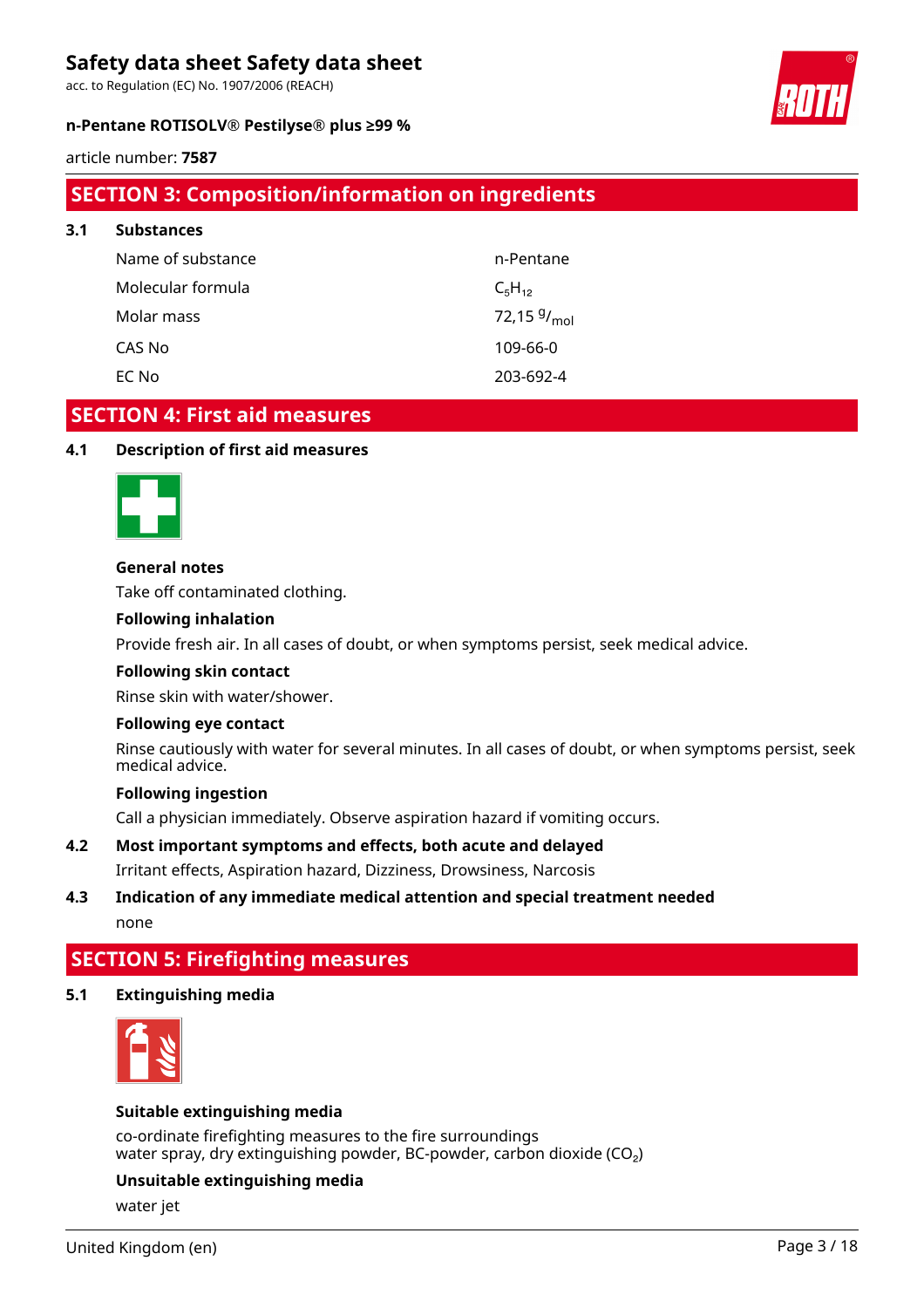acc. to Regulation (EC) No. 1907/2006 (REACH)

#### **n-Pentane ROTISOLV® Pestilyse® plus ≥99 %**



article number: **7587**

#### **5.2 Special hazards arising from the substance or mixture**

Combustible. In case of insufficient ventilation and/or in use, may form flammable/explosive vapourair mixture. Solvent vapours are heavier than air and may spread along floors. Places which are not ventilated, e.g. unventilated below ground level areas such as trenches, conduits and shafts, are particularly prone to the presence of flammable substances or mixtures. Vapours are heavier than air, spread along floors and form explosive mixtures with air. Vapours may form explosive mixtures with air.

#### **Hazardous combustion products**

In case of fire may be liberated: Carbon monoxide (CO), Carbon dioxide (CO₂)

#### **5.3 Advice for firefighters**

In case of fire and/or explosion do not breathe fumes. Do not allow firefighting water to enter drains or water courses. Fight fire with normal precautions from a reasonable distance. Wear self-contained breathing apparatus.

### **SECTION 6: Accidental release measures**

**6.1 Personal precautions, protective equipment and emergency procedures**



#### **For non-emergency personnel**

Avoid contact with skin, eyes and clothes. Do not breathe vapour/spray. Avoidance of ignition sources.

#### **6.2 Environmental precautions**

Keep away from drains, surface and ground water. Retain contaminated washing water and dispose of it. Danger of explosion.

#### **6.3 Methods and material for containment and cleaning up**

#### **Advice on how to contain a spill**

Covering of drains.

#### **Advice on how to clean up a spill**

Absorb with liquid-binding material (sand, diatomaceous earth, acid- or universal binding agents).

#### **Other information relating to spills and releases**

Place in appropriate containers for disposal. Ventilate affected area.

#### **6.4 Reference to other sections**

Hazardous combustion products: see section 5. Personal protective equipment: see section 8. Incompatible materials: see section 10. Disposal considerations: see section 13.

### **SECTION 7: Handling and storage**

#### **7.1 Precautions for safe handling**

Provision of sufficient ventilation.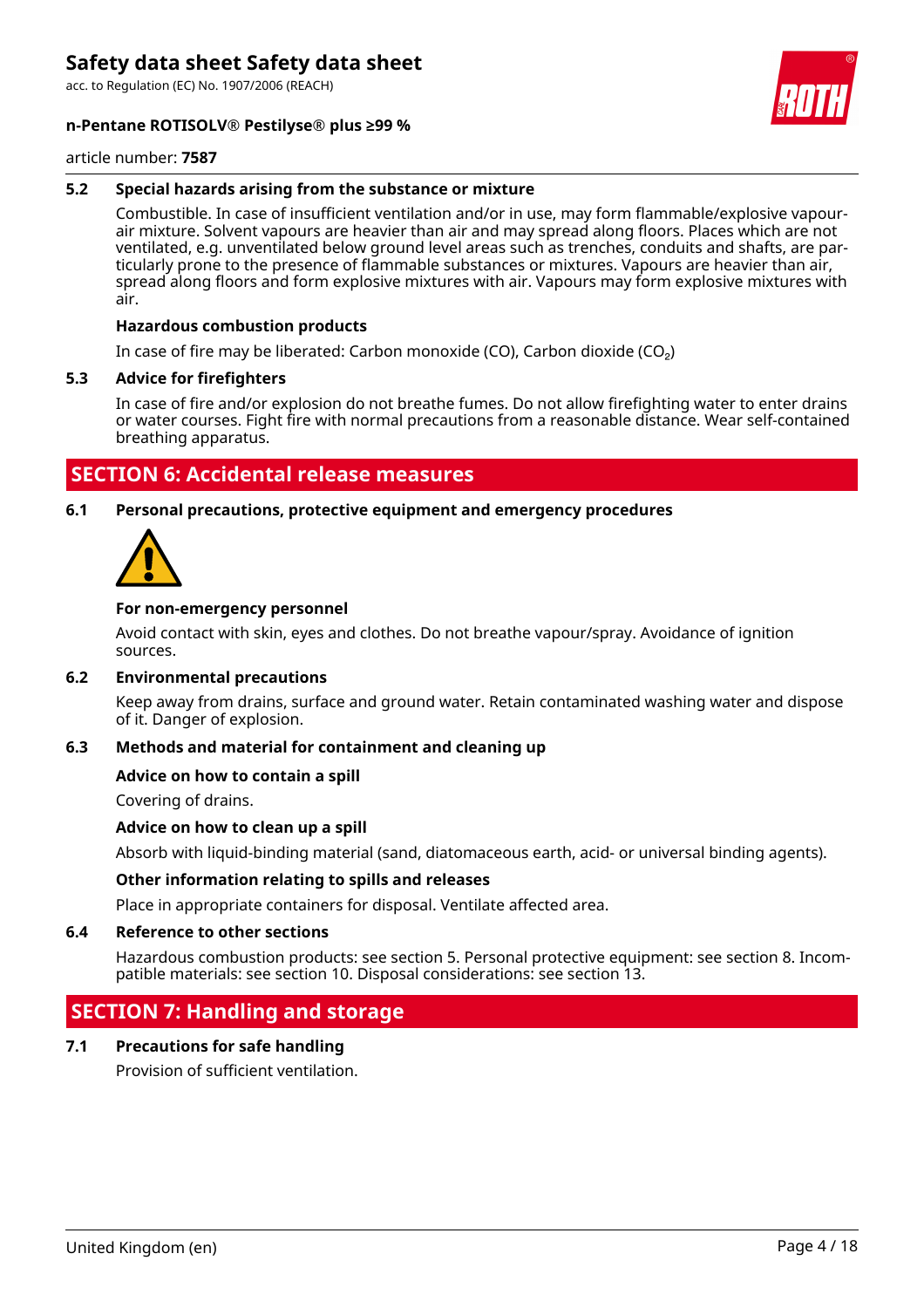acc. to Regulation (EC) No. 1907/2006 (REACH)

#### **n-Pentane ROTISOLV® Pestilyse® plus ≥99 %**



article number: **7587**

**Measures to prevent fire as well as aerosol and dust generation**



Keep away from sources of ignition - No smoking.

Take precautionary measures against static discharge. Due to danger of explosion, prevent leakage

of vapours into cellars, flues and ditches.

#### **Measures to protect the environment**

Avoid release to the environment.

#### **Advice on general occupational hygiene**

Wash hands before breaks and after work. Keep away from food, drink and animal feedingstuffs. When using do not smoke.

#### **7.2 Conditions for safe storage, including any incompatibilities**

Keep container tightly closed.

#### **Incompatible substances or mixtures**

Observe hints for combined storage.

#### **Consideration of other advice:**

Ground/bond container and receiving equipment.

#### **Ventilation requirements**

Use local and general ventilation.

#### **Specific designs for storage rooms or vessels**

Recommended storage temperature: 15 – 25 °C

#### **7.3 Specific end use(s)**

No information available.

### **SECTION 8: Exposure controls/personal protection**

#### **8.1 Control parameters**

#### **National limit values**

#### **Occupational exposure limit values (Workplace Exposure Limits)**

| Cou<br>ntr<br>y | Name of agent | <b>CAS No</b> | Identi-<br>fier | <b>TW</b><br>Α<br>[pp<br>$m$ ] | <b>TWA</b><br>$\lceil \mathsf{mq}/ \rceil$<br>m <sup>3</sup> | STE:<br>L<br>[pp<br>m | <b>STEL</b><br>$\mathsf{[mq]}$<br>m <sup>3</sup> | <b>Ceil</b><br>ing-<br>[pp<br>$m$ ] | Ceil-<br>$inq-C$<br>$\lceil \mathsf{mq} \rceil$<br>m <sup>3</sup> | Nota-<br>tion | <b>Source</b>  |
|-----------------|---------------|---------------|-----------------|--------------------------------|--------------------------------------------------------------|-----------------------|--------------------------------------------------|-------------------------------------|-------------------------------------------------------------------|---------------|----------------|
| EU              | n-pentane     | 109-66-0      | <b>IOELV</b>    | 1.00<br>0                      | 3.000                                                        |                       |                                                  |                                     |                                                                   |               | 2006/15/<br>EC |
| GB              | pentane       | 109-66-0      | WEL             | 600                            | 1.800                                                        |                       |                                                  |                                     |                                                                   |               | EH40/<br>2005  |

**Notation**

Ceiling-C Ceiling value is a limit value above which exposure should not occur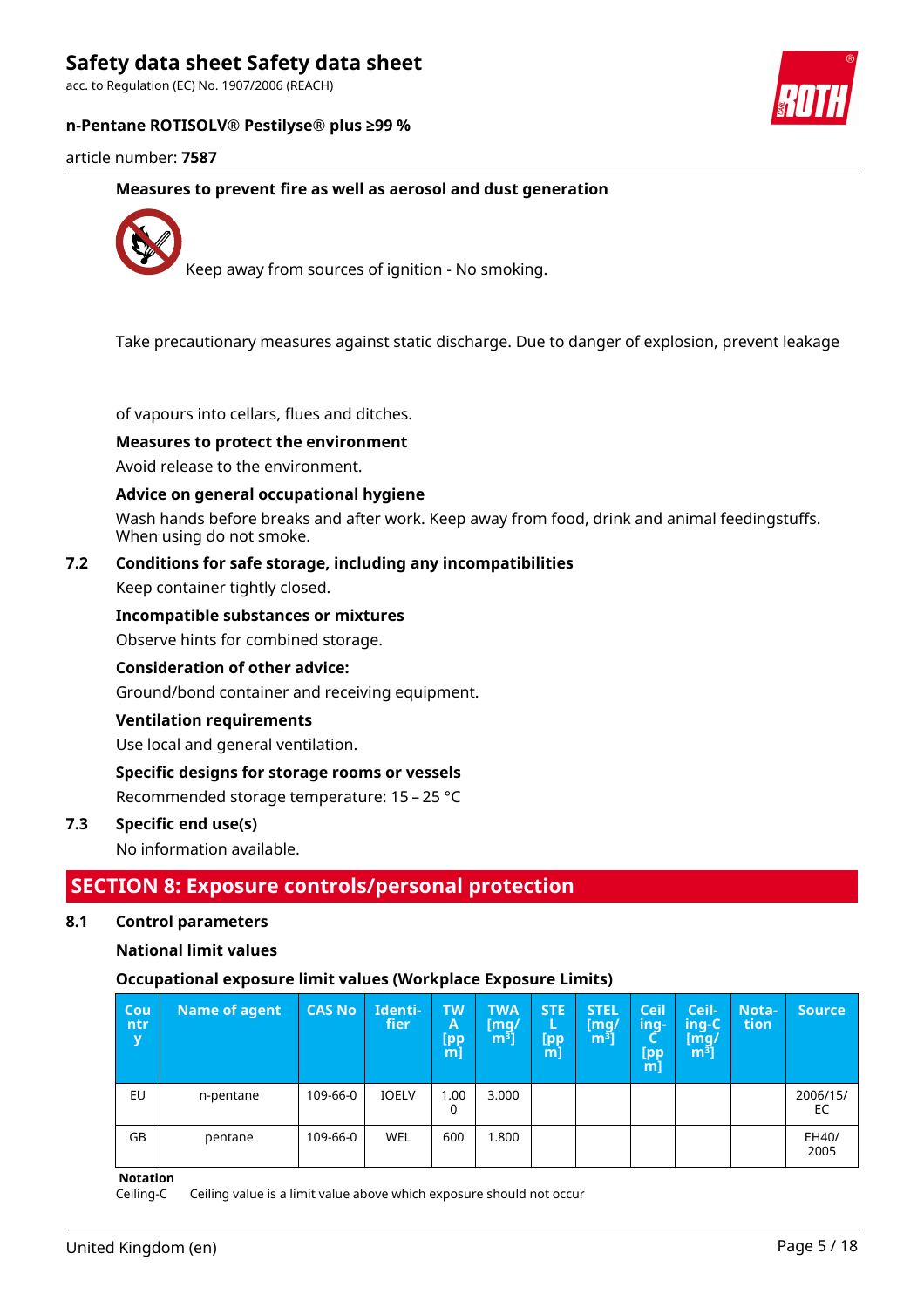acc. to Regulation (EC) No. 1907/2006 (REACH)



#### **n-Pentane ROTISOLV® Pestilyse® plus ≥99 %**

#### article number: **7587**

STEL Short-term exposure limit: a limit value above which exposure should not occur and which is related to a 15 minute period (unless otherwise specified) TWA Time-weighted average (long-term exposure limit): measured or calculated in relation to a reference period of 8 hours time-weighted average (unless otherwise specified)

#### **Human health values**

#### **Relevant DNELs and other threshold levels Endpoint Threshold level Protection goal, route of exposure Used in Exposure time** DNEL | 3.000 mg/m<sup>3</sup> | human, inhalatory | worker (industry) | chronic - systemic effects DNEL | 432 mg/kg bw/ day human, dermal  $\vert$  worker (industry)  $\vert$  chronic - systemic effects

#### **Environmental values**

| <b>Relevant PNECs and other threshold levels</b> |                                    |                       |                                       |                              |  |  |
|--------------------------------------------------|------------------------------------|-----------------------|---------------------------------------|------------------------------|--|--|
| End-<br>point                                    | <b>Threshold</b><br>level          | <b>Organism</b>       | <b>Environmental com-</b><br>partment | <b>Exposure time</b>         |  |  |
| <b>PNEC</b>                                      | $230$ <sup>µg</sup> / <sub>1</sub> | aquatic organisms     | freshwater                            | short-term (single instance) |  |  |
| <b>PNEC</b>                                      | $230$ <sup>µg</sup> / <sub>1</sub> | aquatic organisms     | marine water                          | short-term (single instance) |  |  |
| <b>PNEC</b>                                      | 3.600 $\frac{\mu g}{I}$            | aquatic organisms     | sewage treatment plant<br>(STP)       | short-term (single instance) |  |  |
| <b>PNEC</b>                                      | 1,2 $mg/kq$                        | aquatic organisms     | freshwater sediment                   | short-term (single instance) |  |  |
| <b>PNEC</b>                                      | 1,2 $mg/_{kq}$                     | aquatic organisms     | marine sediment                       | short-term (single instance) |  |  |
| <b>PNEC</b>                                      | 0,55 $mg/kq$                       | terrestrial organisms | soil                                  | short-term (single instance) |  |  |

#### **8.2 Exposure controls**

#### **Individual protection measures (personal protective equipment)**

**Eye/face protection**



Use safety goggle with side protection.

#### **Skin protection**



#### **• hand protection**

Wear suitable gloves. Chemical protection gloves are suitable, which are tested according to EN 374. For special purposes, it is recommended to check the resistance to chemicals of the protective gloves mentioned above together with the supplier of these gloves. The times are approximate values from measurements at 22 ° C and permanent contact. Increased temperatures due to heated substances, body heat etc. and a reduction of the effective layer thickness by stretching can lead to a considerable reduction of the breakthrough time. If in doubt, contact manufacturer. At an approx. 1.5 times larger / smaller layer thickness, the respective breakthrough time is doubled / halved. The data apply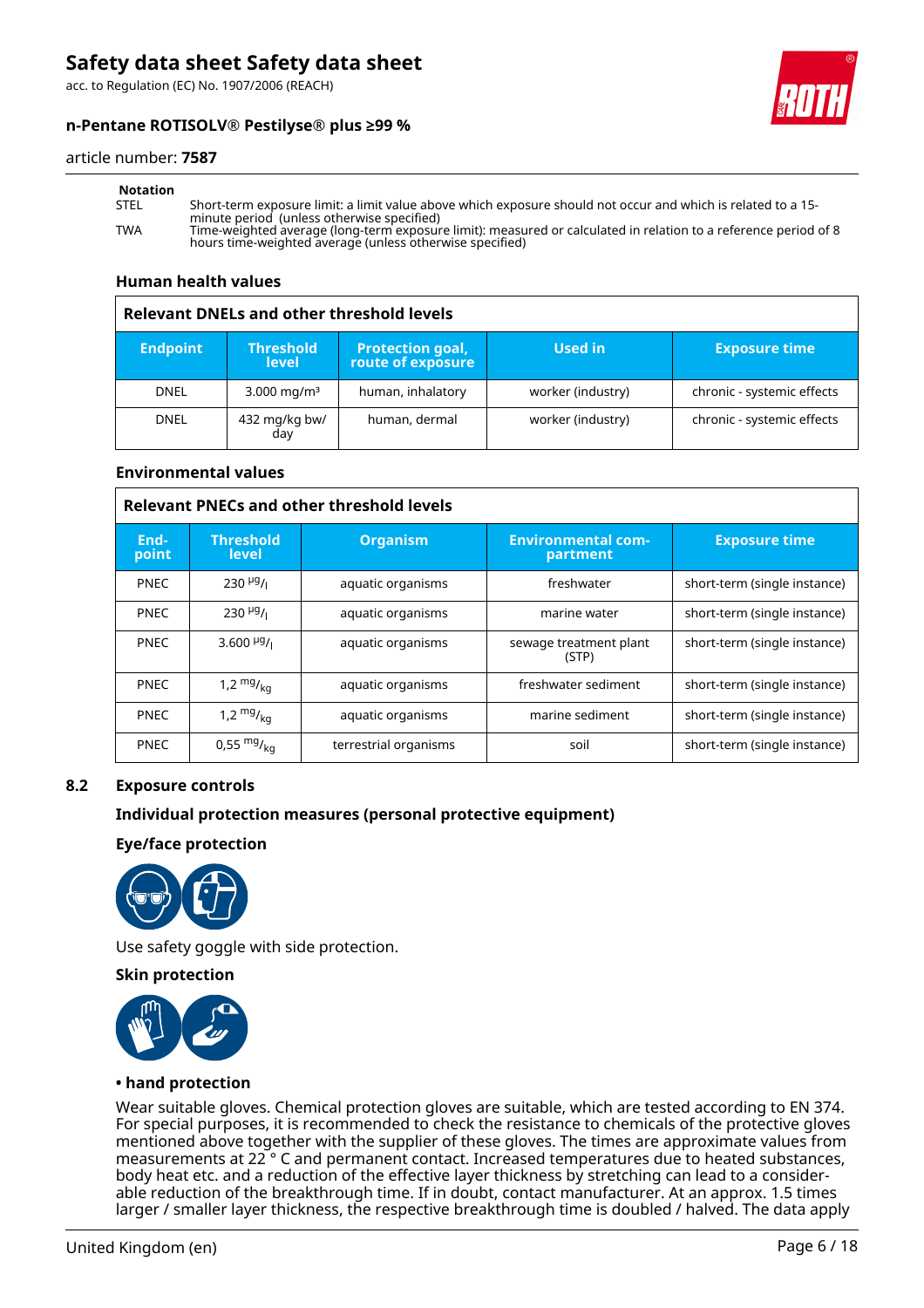acc. to Regulation (EC) No. 1907/2006 (REACH)

#### **n-Pentane ROTISOLV® Pestilyse® plus ≥99 %**



article number: **7587**

only to the pure substance. When transferred to substance mixtures, they may only be considered as a guide.

**• type of material**

NBR (Nitrile rubber)

**• material thickness**

>0,3 mm

#### **• breakthrough times of the glove material**

>480 minutes (permeation: level 6)

#### **• other protection measures**

Take recovery periods for skin regeneration. Preventive skin protection (barrier creams/ointments) is recommended.

Flame-retardant protective clothing.

#### **Respiratory protection**



Respiratory protection necessary at: Aerosol or mist formation. Type: AX (gas filters and combined filters against low-boiling point organic compounds, colour code: Brown).

#### **Environmental exposure controls**

Keep away from drains, surface and ground water.

### **SECTION 9: Physical and chemical properties**

#### **9.1 Information on basic physical and chemical properties**

| Physical state                                              | liquid                                           |
|-------------------------------------------------------------|--------------------------------------------------|
| Colour                                                      | colourless                                       |
| Odour                                                       | characteristic - like: - Gasoline                |
| Melting point/freezing point                                | $-130$ °C                                        |
| Boiling point or initial boiling point and boiling<br>range | $35 - 36 °C$                                     |
| Flammability                                                | flammable liquid in accordance with GHS criteria |
| Lower and upper explosion limit                             | 1,4 vol% (LEL) - 8 vol% (UEL)                    |
| Flash point                                                 | -40 °C (ECHA)                                    |
| Auto-ignition temperature                                   | 260 °C (ECHA)                                    |
| Decomposition temperature                                   | not relevant                                     |
| pH (value)                                                  | not determined                                   |
| Kinematic viscosity                                         | 0,35 $\text{mm}^2$ / <sub>s</sub> at 25 °C       |
| Dynamic viscosity                                           | 0,22 mPa s at 25 $^{\circ}$ C                    |
| Solubility(ies)                                             |                                                  |
| Water solubility                                            | <0,1 $9/1$ at 20 °C                              |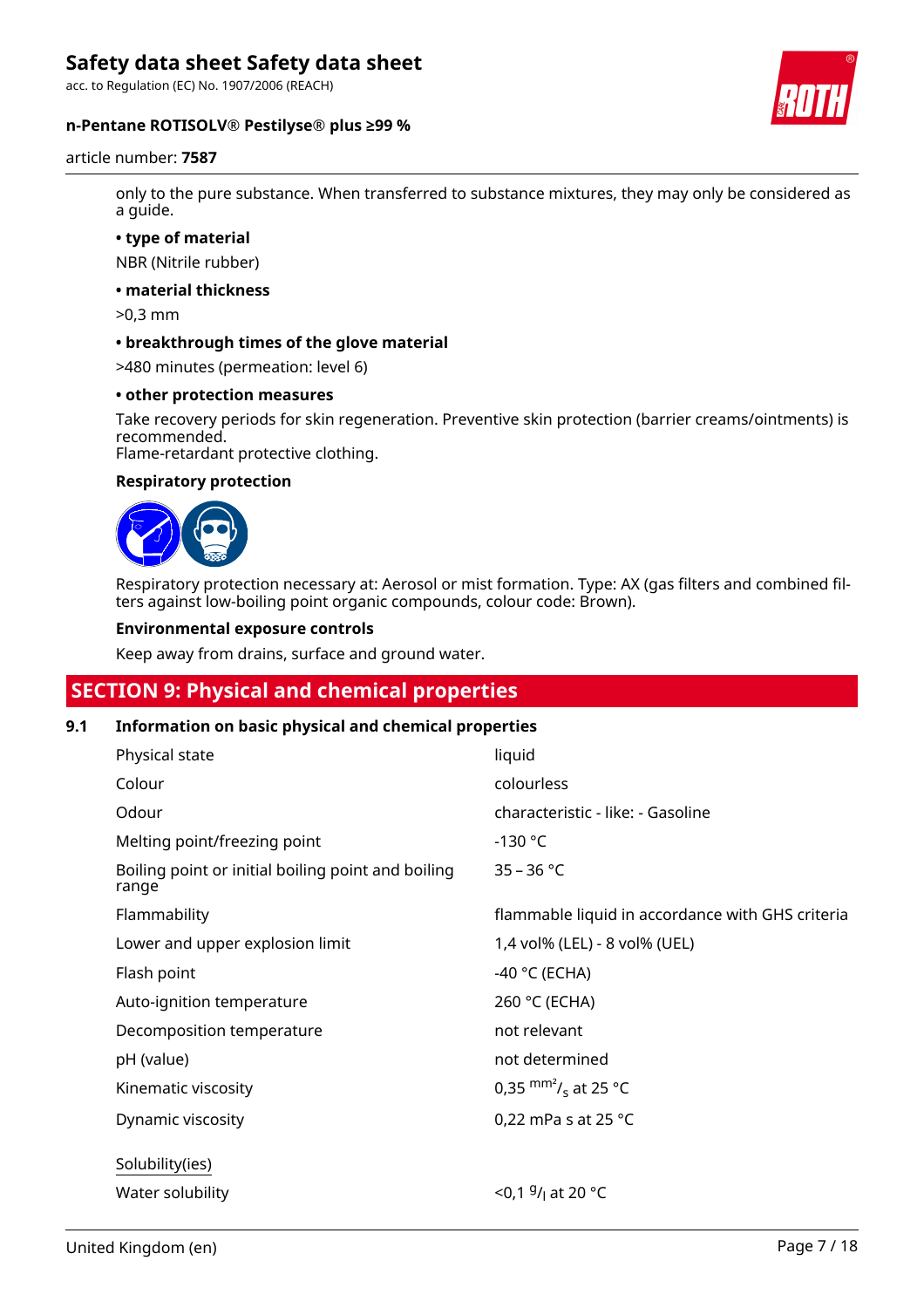acc. to Regulation (EC) No. 1907/2006 (REACH)

| n-Pentane ROTISOLV® Pestilyse® plus ≥99 % |  |  |
|-------------------------------------------|--|--|
|                                           |  |  |



article number: **7587**

| Partition coefficient                                  |                                                                       |
|--------------------------------------------------------|-----------------------------------------------------------------------|
| Partition coefficient n-octanol/water (log value):     | 3,45 (pH value: 7, 25 °C) (ECHA)                                      |
| Soil organic carbon/water (log KOC)                    | 2,9 (ECHA)                                                            |
|                                                        |                                                                       |
| Vapour pressure                                        | 570 hPa at 20 °C                                                      |
| Density and/or relative density                        |                                                                       |
| Density                                                | 0,63 $9/_{cm^3}$ at 20 °C (ECHA)                                      |
| Relative vapour density                                | $2,49$ (air = 1)                                                      |
|                                                        |                                                                       |
| Particle characteristics                               | not relevant (liquid)                                                 |
| Other safety parameters                                |                                                                       |
| Oxidising properties                                   | none                                                                  |
| <b>Other information</b>                               |                                                                       |
| Information with regard to physical hazard<br>classes: | There is no additional information.                                   |
| Other safety characteristics:                          |                                                                       |
| Gas group (explosion group)                            | <b>IIA</b><br>Maximum Experimental Safe Gap value; MESG ><br>$0.9$ mm |
| Maximum explosion pressure                             | $9,5$ bar                                                             |

# **SECTION 10: Stability and reactivity**

#### **10.1 Reactivity**

**9.2 Other information**

It's a reactive substance. Risk of ignition. Vapours may form explosive mixtures with air.

#### **If heated**

Risk of ignition.

#### **10.2 Chemical stability**

The material is stable under normal ambient and anticipated storage and handling conditions of temperature and pressure.

#### **10.3 Possibility of hazardous reactions**

**Violent reaction with:** strong oxidiser, Halogens, Nitric acid, => Explosive properties

#### **10.4 Conditions to avoid**

Keep away from heat, hot surfaces, sparks, open flames and other ignition sources. No smoking.

#### **10.5 Incompatible materials**

Rubber articles, different plastics

#### **10.6 Hazardous decomposition products**

Hazardous combustion products: see section 5.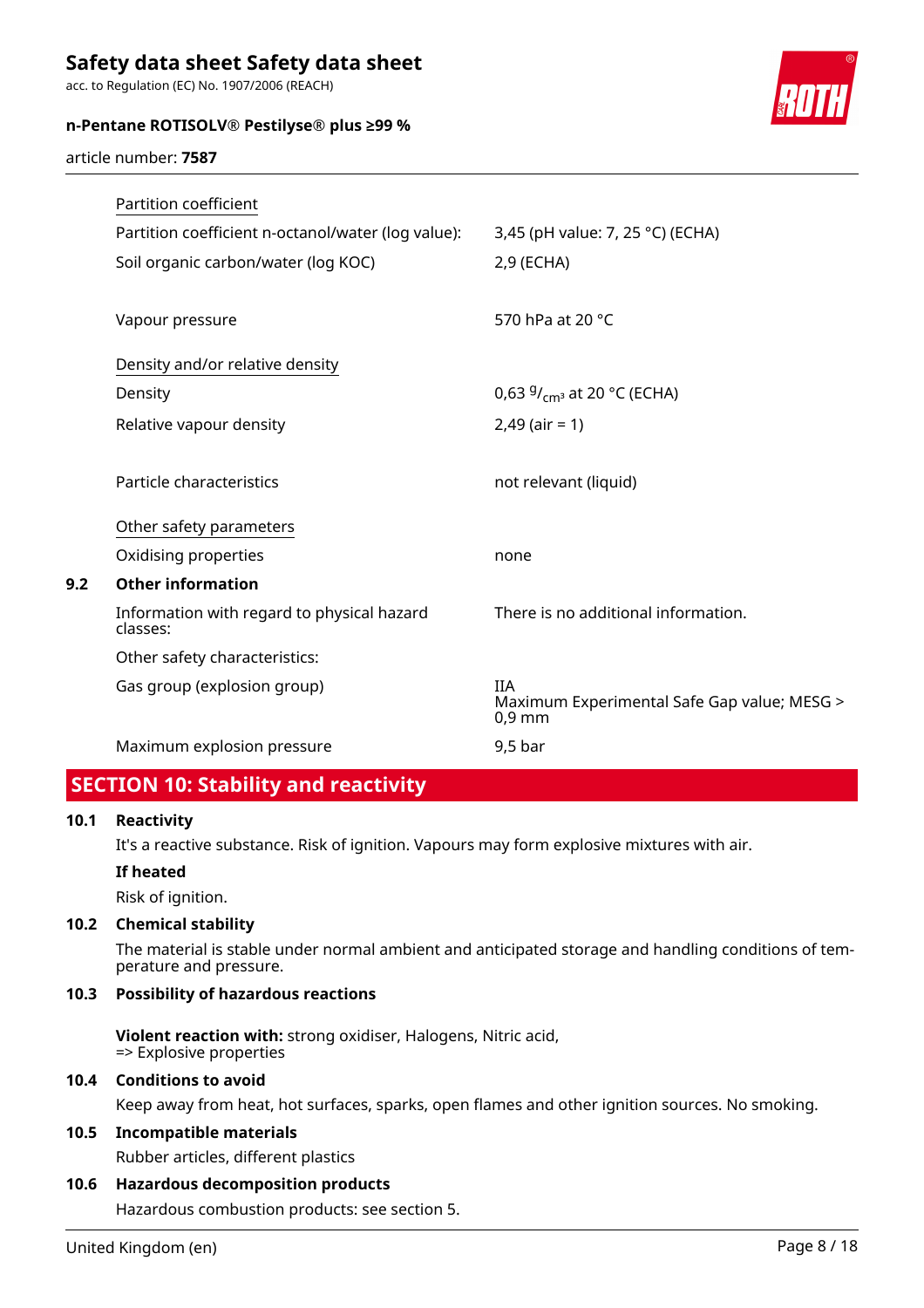acc. to Regulation (EC) No. 1907/2006 (REACH)

#### **n-Pentane ROTISOLV® Pestilyse® plus ≥99 %**



#### article number: **7587**

## **SECTION 11: Toxicological information**

#### **11.1 Information on toxicological effects**

#### **Classification acc. to GHS**

#### **Acute toxicity**

Shall not be classified as acutely toxic.

#### **Acute toxicity**

| <b>Exposure route</b> | <b>Endpoint</b> | <b>Value</b>                              | <b>Species</b> | <b>Method</b> | <b>Source</b> |
|-----------------------|-----------------|-------------------------------------------|----------------|---------------|---------------|
| oral                  | LD50            | $>5.000$ mg/ <sub>ka</sub>                | rat            |               | <b>ECHA</b>   |
| inhalation: vapour    | LC50            | $>$ 25,3 <sup>mg</sup> / <sub>l</sub> /4h | rat            |               | <b>ECHA</b>   |

#### **Skin corrosion/irritation**

Shall not be classified as corrosive/irritant to skin.

#### **Serious eye damage/eye irritation**

Shall not be classified as seriously damaging to the eye or eye irritant.

#### **Respiratory or skin sensitisation**

Shall not be classified as a respiratory or skin sensitiser.

#### **Germ cell mutagenicity**

Shall not be classified as germ cell mutagenic.

#### **Carcinogenicity**

Shall not be classified as carcinogenic.

#### **Reproductive toxicity**

Shall not be classified as a reproductive toxicant.

#### **Specific target organ toxicity - single exposure**

May cause drowsiness or dizziness.

#### **Specific target organ toxicity - repeated exposure**

Shall not be classified as a specific target organ toxicant (repeated exposure).

#### **Aspiration hazard**

May be fatal if swallowed and enters airways.

#### **Symptoms related to the physical, chemical and toxicological characteristics**

#### **• If swallowed**

aspiration hazard

#### **• If in eyes**

causes slight to moderate irritation

#### **• If inhaled**

headache, vertigo, dizziness, fatigue, narcosis

#### **• If on skin**

irritation and significant inflammation of the skin (dermatitis) due to the defatting properties of the product may be caused by repeated or prolonged exposure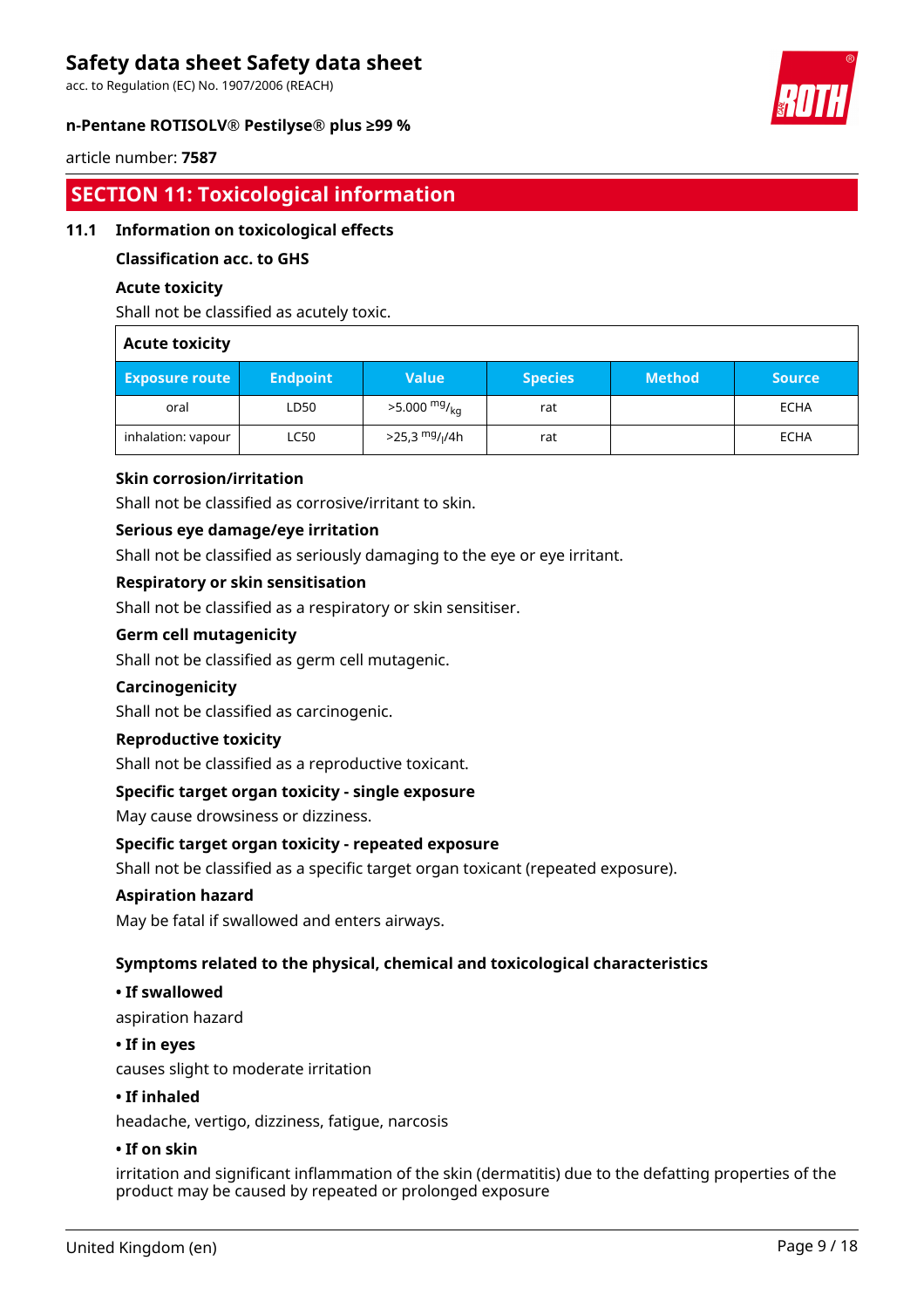acc. to Regulation (EC) No. 1907/2006 (REACH)

#### **n-Pentane ROTISOLV® Pestilyse® plus ≥99 %**



article number: **7587**

#### **• Other information**

none

- **11.2 Endocrine disrupting properties** Not listed.
- **11.3 Information on other hazards**

There is no additional information.

### **SECTION 12: Ecological information**

#### **12.1 Toxicity**

Toxic to aquatic life with long lasting effects.

| <b>Aquatic toxicity (acute)</b> |                    |                                          |               |                         |
|---------------------------------|--------------------|------------------------------------------|---------------|-------------------------|
| <b>Endpoint</b>                 | Value              | <b>Species</b>                           | <b>Source</b> | <b>Exposure</b><br>time |
| <b>LC50</b>                     | 4,26 $mg/$         | rainbow trout (Onco-<br>rhynchus mykiss) | <b>ECHA</b>   | 96 h                    |
| EC50                            | $2.7 \frac{mg}{l}$ | daphnia magna                            | <b>ECHA</b>   | 48 h                    |

#### **Biodegradation**

The substance is readily biodegradable.

#### **12.2 Process of degradability**

Theoretical Oxygen Demand: 3,548 mg/<sub>mg</sub> Theoretical Carbon Dioxide: 3,05 mg/<sub>mg</sub>

| <b>Process of degradability</b> |                         |                 |
|---------------------------------|-------------------------|-----------------|
| <b>Process</b>                  | <b>Degradation rate</b> | <b>Time</b>     |
| oxygen depletion                | 87 %                    | 28 <sub>d</sub> |

#### **12.3 Bioaccumulative potential**

Does not significantly accumulate in organisms.

| n-octanol/water (log KOW) | 3,45 (pH value: 7, 25 °C) (ECHA) |
|---------------------------|----------------------------------|
| <b>BCF</b>                | 171 (ECHA)                       |

#### **12.4 Mobility in soil**

| The Organic Carbon normalised adsorption<br>$\mid$ coefficient | $\vert$ 2,9 (ECHA) |
|----------------------------------------------------------------|--------------------|
|                                                                |                    |

#### **12.5 Results of PBT and vPvB assessment**

Data are not available.

**12.6 Endocrine disrupting properties** Not listed.

#### **12.7 Other adverse effects**

Data are not available.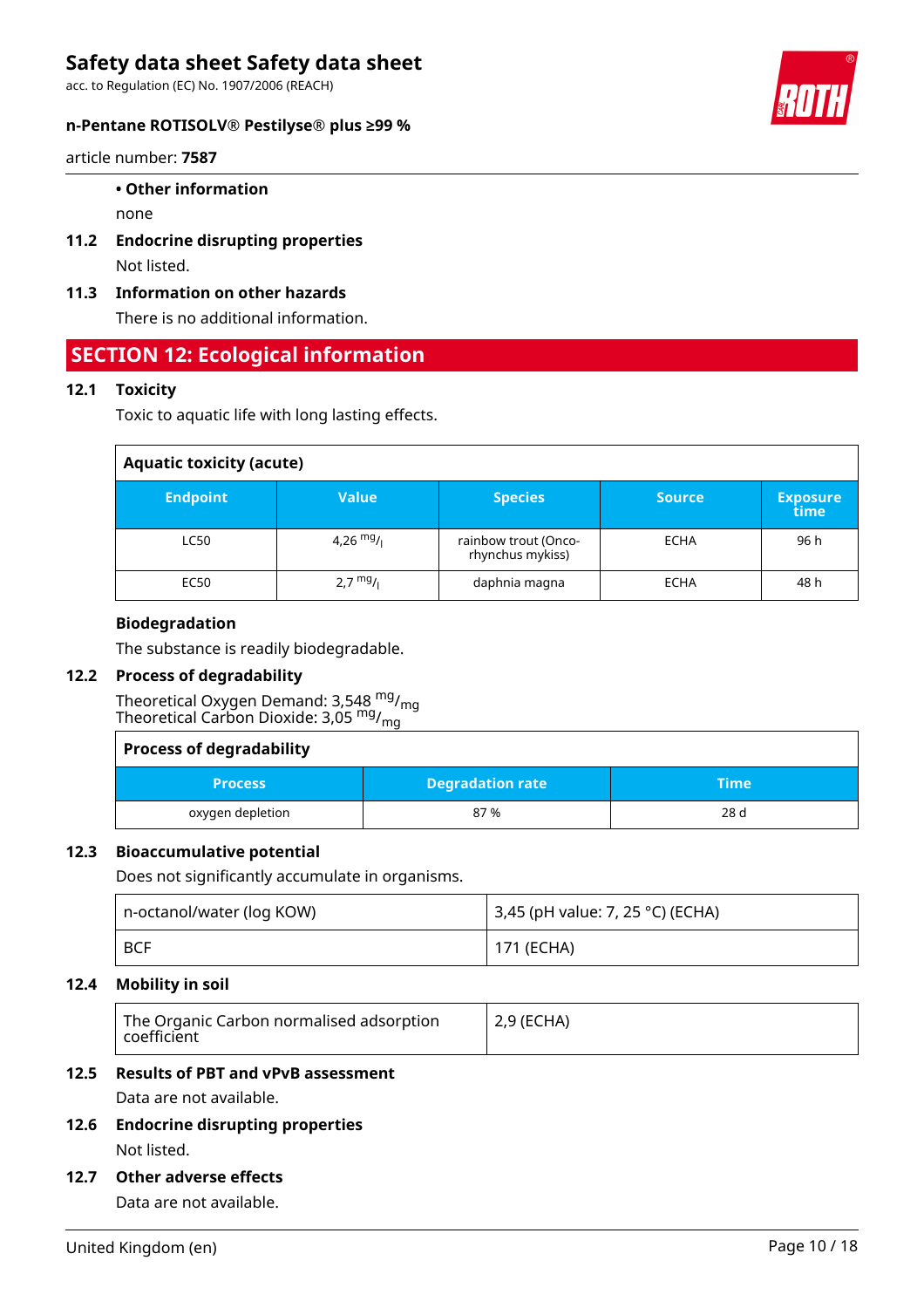acc. to Regulation (EC) No. 1907/2006 (REACH)





article number: **7587**

# **SECTION 13: Disposal considerations**

#### **13.1 Waste treatment methods**



This material and its container must be disposed of as hazardous waste. Dispose of contents/container in accordance with local/regional/national/international regulations.

#### **Sewage disposal-relevant information**

Do not empty into drains. Avoid release to the environment. Refer to special instructions/safety data sheets.

#### **Waste treatment of containers/packagings**

It is a dangerous waste; only packagings which are approved (e.g. acc. to ADR) may be used.

#### **13.2 Relevant provisions relating to waste**

The allocation of waste identity numbers/waste descriptions must be carried out according to the EEC, specific to the industry and process. Waste catalogue ordinance (Germany).

#### **13.3 Remarks**

Waste shall be separated into the categories that can be handled separately by the local or national waste management facilities. Please consider the relevant national or regional provisions.

### **SECTION 14: Transport information**

| 14.1 | UN number or ID number            |                                      |
|------|-----------------------------------|--------------------------------------|
|      | ADRRID                            | <b>UN 1265</b>                       |
|      | IMDG-Code                         | <b>UN 1265</b>                       |
|      | <b>ICAO-TI</b>                    | <b>UN 1265</b>                       |
| 14.2 | UN proper shipping name           |                                      |
|      | ADRRID                            | <b>PENTANES</b>                      |
|      | IMDG-Code                         | <b>PENTANES</b>                      |
|      | <b>ICAO-TI</b>                    | Pentanes                             |
| 14.3 | <b>Transport hazard class(es)</b> |                                      |
|      | ADRRID                            | 3                                    |
|      | IMDG-Code                         | 3                                    |
|      | <b>ICAO-TI</b>                    | 3                                    |
| 14.4 | <b>Packing group</b>              |                                      |
|      | ADRRID                            | $_{\rm II}$                          |
|      | IMDG-Code                         | $_{\rm II}$                          |
|      | <b>ICAO-TI</b>                    | $\mathbf{I}$                         |
| 14.5 | <b>Environmental hazards</b>      | hazardous to the aquatic environment |

#### **14.6 Special precautions for user**

Provisions for dangerous goods (ADR) should be complied within the premises.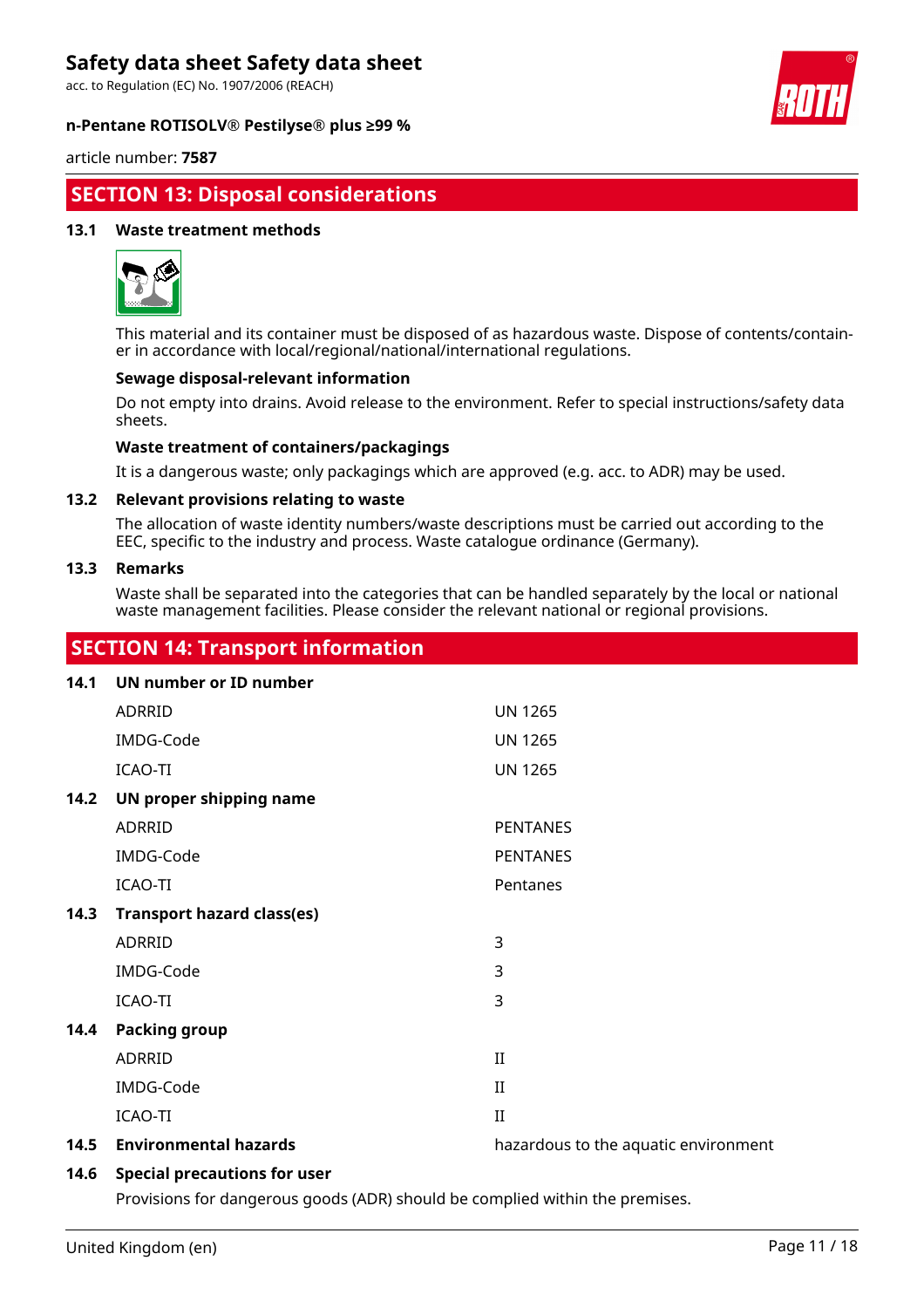acc. to Regulation (EC) No. 1907/2006 (REACH)

### **n-Pentane ROTISOLV® Pestilyse® plus ≥99 %**

article number: **7587**

### **14.7 Maritime transport in bulk according to IMO instruments** The cargo is not intended to be carried in bulk.

**14.8 Information for each of the UN Model Regulations**

### **Transport of dangerous goods by road, rail and inland waterway (ADR/RID/ADN) - Additional information**

| Proper shipping name                                                               | <b>PENTANES</b>                                                                              |
|------------------------------------------------------------------------------------|----------------------------------------------------------------------------------------------|
| Particulars in the transport document                                              | UN1265, PENTANES, 3, II, (D/E), environmentally<br>hazardous                                 |
| Classification code                                                                | F1                                                                                           |
| Danger label(s)                                                                    | 3, "Fish and tree"                                                                           |
|                                                                                    |                                                                                              |
| <b>Environmental hazards</b>                                                       | yes (hazardous to the aquatic environment)                                                   |
| Excepted quantities (EQ)                                                           | E <sub>2</sub>                                                                               |
| Limited quantities (LQ)                                                            | 1 <sub>L</sub>                                                                               |
| Transport category (TC)                                                            | $\overline{2}$                                                                               |
| Tunnel restriction code (TRC)                                                      | D/E                                                                                          |
| Hazard identification No                                                           | 33                                                                                           |
| <b>Emergency Action Code</b>                                                       | 3YE                                                                                          |
| information                                                                        | Regulations concerning the International Carriage of Dangerous Goods by Rail (RID)Additional |
| <b>Classification code</b>                                                         | F1                                                                                           |
| Danger label(s)                                                                    | 3<br>Fish and tree                                                                           |
|                                                                                    |                                                                                              |
| <b>Environmental hazards</b>                                                       | Yes<br>Hazardous to water                                                                    |
| <b>Excepted quantities (EQ)</b>                                                    | E <sub>2</sub>                                                                               |
| Limited quantities (LQ)                                                            | 1 <sub>L</sub>                                                                               |
| <b>Transport category (TC)</b>                                                     | $\overline{2}$                                                                               |
| <b>Hazard identification No</b>                                                    | 33                                                                                           |
| <b>International Maritime Dangerous Goods Code (IMDG) - Additional information</b> |                                                                                              |
| Proper shipping name                                                               | <b>PENTANES</b>                                                                              |
| Particulars in the shipper's declaration                                           | UN1265, PENTANES, 3, II, -40°C c.c., MARINE POL-<br><b>LUTANT</b>                            |
| Marine pollutant                                                                   | yes (hazardous to the aquatic environment)                                                   |
| Danger label(s)                                                                    | 3, "Fish and tree"                                                                           |
|                                                                                    |                                                                                              |

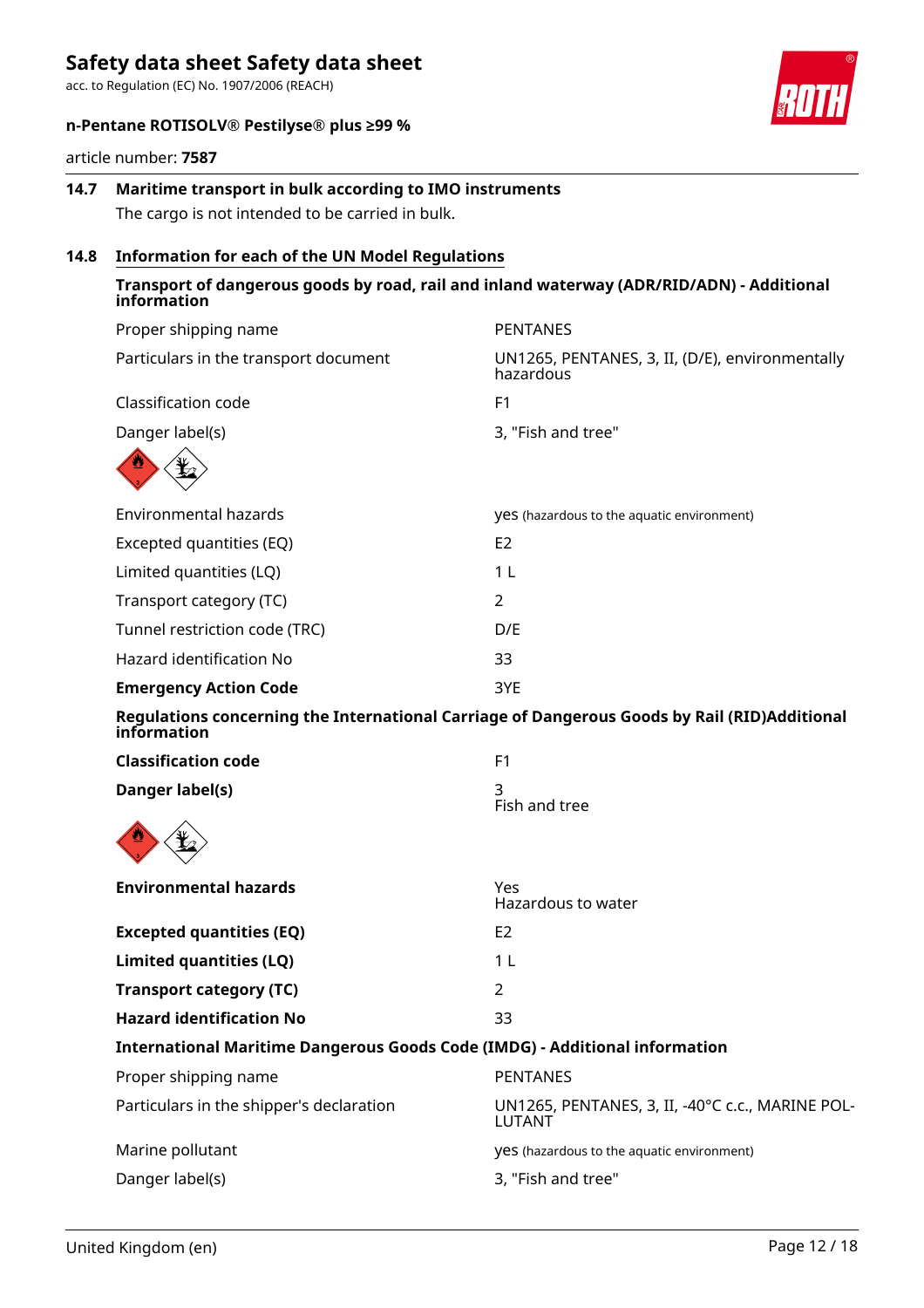acc. to Regulation (EC) No. 1907/2006 (REACH)

 $\overline{\wedge}$ 

### **n-Pentane ROTISOLV® Pestilyse® plus ≥99 %**



article number: **7587**  $\blacktriangle$ 

| Special provisions (SP)                  |                                                                                    |  |  |  |
|------------------------------------------|------------------------------------------------------------------------------------|--|--|--|
| Excepted quantities (EQ)                 | E <sub>2</sub>                                                                     |  |  |  |
| Limited quantities (LQ)                  | 1 L                                                                                |  |  |  |
| EmS                                      | $F-E$ , S-D                                                                        |  |  |  |
| Stowage category                         | E                                                                                  |  |  |  |
|                                          | International Civil Aviation Organization (ICAO-IATA/DGR) - Additional information |  |  |  |
| Proper shipping name                     | Pentanes                                                                           |  |  |  |
| Particulars in the shipper's declaration | UN1265, Pentanes, 3, II                                                            |  |  |  |
| Environmental hazards                    | yes (hazardous to the aquatic environment)                                         |  |  |  |
| Danger label(s)                          | 3                                                                                  |  |  |  |
|                                          |                                                                                    |  |  |  |
| Excepted quantities (EQ)                 | E <sub>2</sub>                                                                     |  |  |  |
| Limited quantities (LQ)                  | 1 L                                                                                |  |  |  |

### **SECTION 15: Regulatory information**

# **15.1 Safety, health and environmental regulations/legislation specific for the substance or mixture Relevant provisions of the European Union (EU)**

| Seveso Directive |  |
|------------------|--|
|                  |  |

| 2012/18/EU (Seveso III) |                                                                           |                                                                                                        |              |  |
|-------------------------|---------------------------------------------------------------------------|--------------------------------------------------------------------------------------------------------|--------------|--|
| <b>No</b>               | Dangerous substance/hazard categories                                     | <b>Qualifying quantity (tonnes) for the ap-</b><br>plication of lower and upper-tier re-<br>quirements | <b>Notes</b> |  |
| E <sub>2</sub>          | environmental hazards (hazardous to the aquatic en-<br>vironment, cat. 2) | 200<br>500                                                                                             | 57)          |  |
| <b>Blatation</b>        |                                                                           |                                                                                                        |              |  |

**Notation**

57) Hazardous to the Aquatic Environment in category Chronic 2

#### **Deco-Paint Directive**

| 630 $9/1$ | VOC content | 100 % |
|-----------|-------------|-------|
|-----------|-------------|-------|

#### **Industrial Emissions Directive (IED)**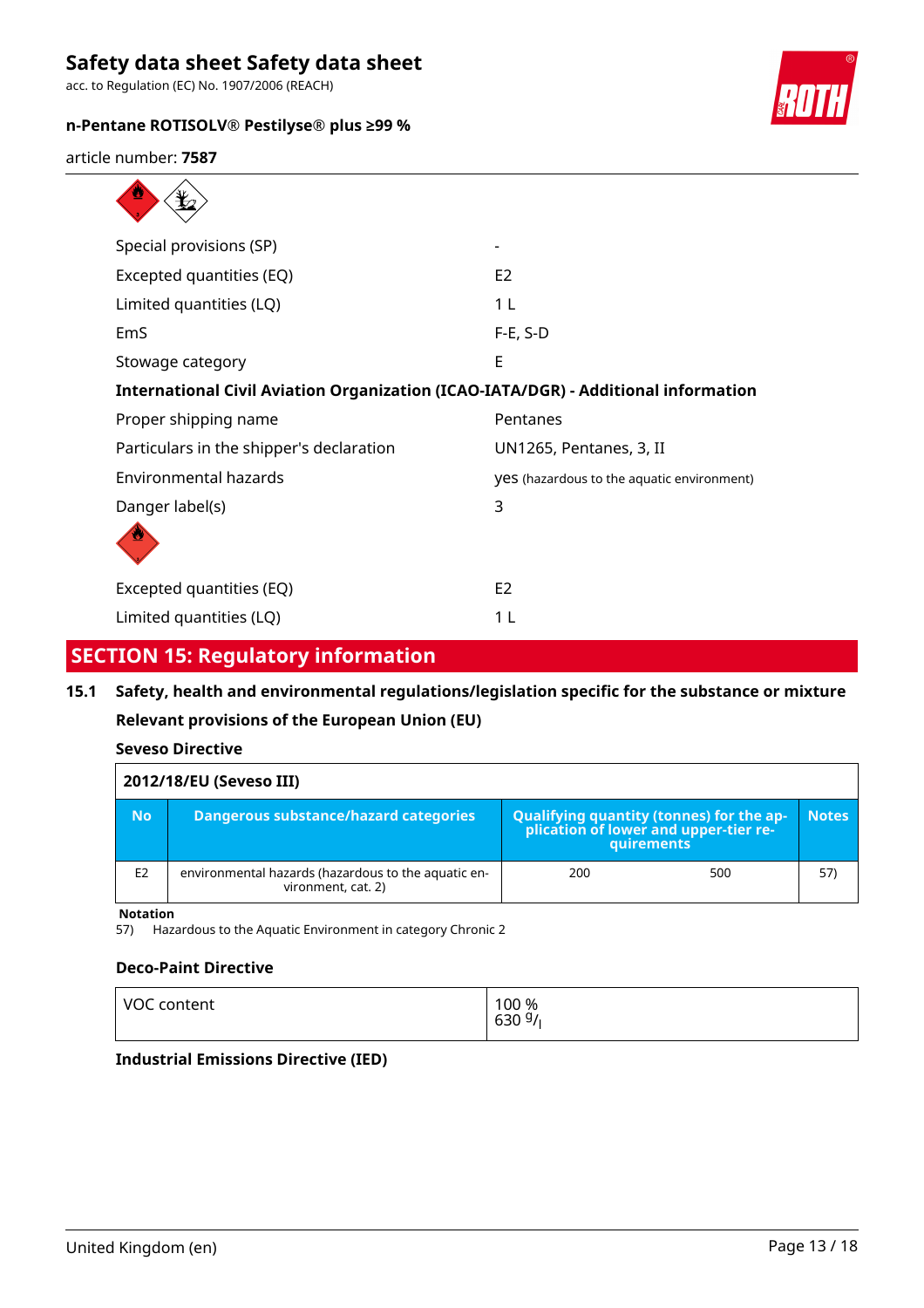acc. to Regulation (EC) No. 1907/2006 (REACH)



#### **n-Pentane ROTISOLV® Pestilyse® plus ≥99 %**

#### article number: **7587**

| VOC content | 100 %     |
|-------------|-----------|
| VOC content | 630 $9/1$ |

#### **Directive on the restriction of the use of certain hazardous substances in electrical and electronic equipment (RoHS)**

not listed

#### **Regulation concerning the establishment of a European Pollutant Release and Transfer Register (PRTR)**

not listed

#### **Water Framework Directive (WFD)**

not listed

#### **Regulation on the marketing and use of explosives precursors**

not listed

#### **Regulation on drug precursors**

not listed

#### **Regulation on substances that deplete the ozone layer (ODS)**

not listed

#### **Regulation concerning the export and import of hazardous chemicals (PIC)**

not listed

#### **Regulation on persistent organic pollutants (POP)**

not listed

#### **National regulations(GB)**

#### **List of substances subject to authorisation (GB REACH, Annex 14) / SVHC - candidate list** not listed

#### **Restrictions according to GB REACH, Annex 17**

| Dangerous substances with restrictions (GB REACH, Annex 17) |                                                                                                          |               |     |
|-------------------------------------------------------------|----------------------------------------------------------------------------------------------------------|---------------|-----|
| Name of substance                                           | <b>Name acc. to inventory</b>                                                                            | <b>CAS No</b> | No. |
| n-Pentane                                                   | this product meets the criteria for classi-<br>fication in accordance with Regulation No<br>1272/2008/EC |               |     |
| n-Pentane                                                   | flammable / pyrophoric                                                                                   |               | 40  |

#### **Other information**

Directive 94/33/EC on the protection of young people at work. Observe employment restrictions under the Maternity Protection Directive (92/85/EEC) for expectant or nursing mothers.

#### **National inventories**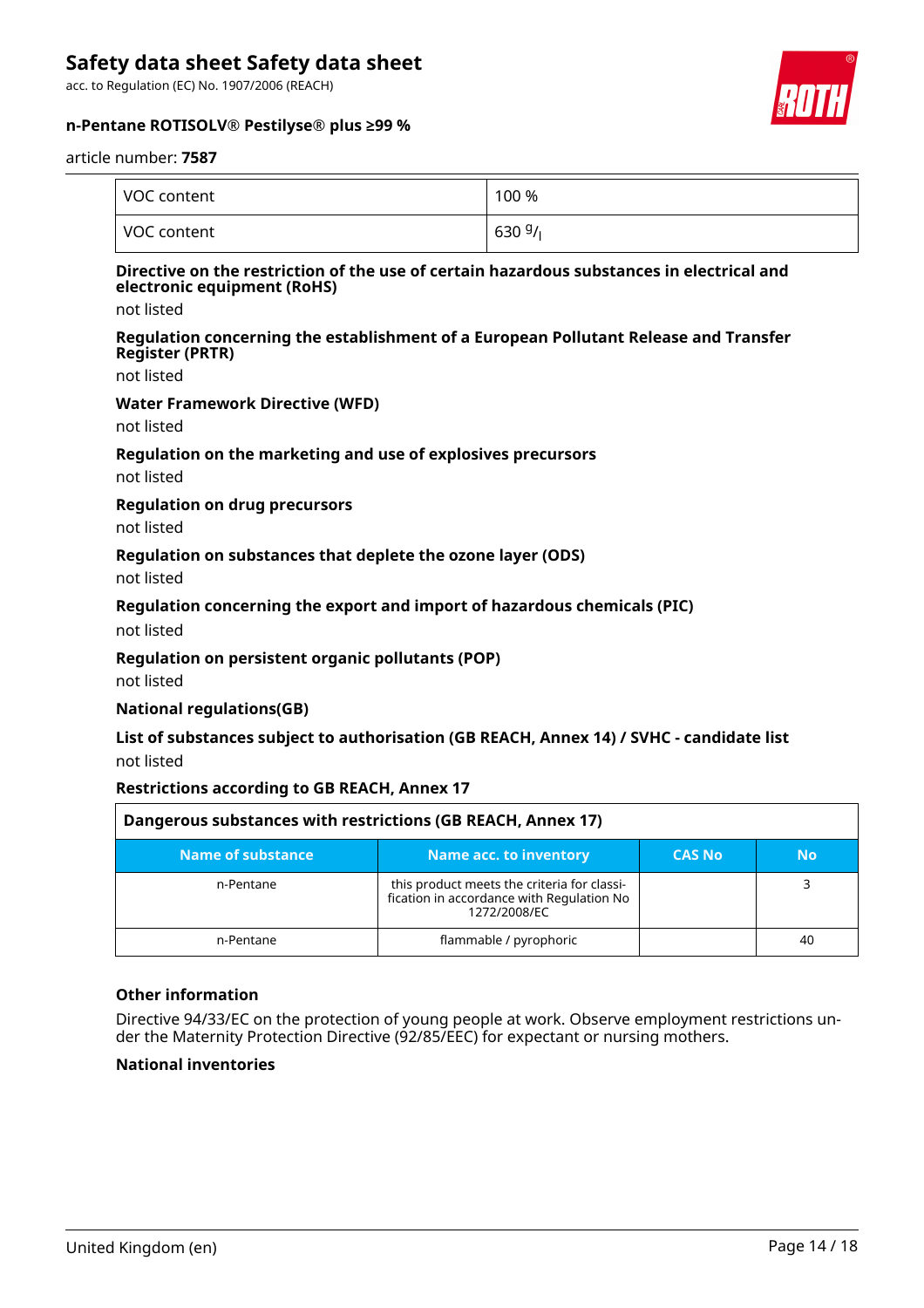acc. to Regulation (EC) No. 1907/2006 (REACH)

#### **n-Pentane ROTISOLV® Pestilyse® plus ≥99 %**



#### article number: **7587**

| <b>Country</b> | <b>Inventory</b> | <b>Status</b>       |
|----------------|------------------|---------------------|
| AU             | AIIC             | substance is listed |
| CA             | <b>DSL</b>       | substance is listed |
| <b>CN</b>      | <b>IECSC</b>     | substance is listed |
| EU             | <b>ECSI</b>      | substance is listed |
| EU             | REACH Reg.       | substance is listed |
| JP             | <b>CSCL-ENCS</b> | substance is listed |
| KR             | KECI             | substance is listed |
| МX             | INSQ             | substance is listed |
| NZ             | <b>NZIOC</b>     | substance is listed |
| PH             | <b>PICCS</b>     | substance is listed |
| <b>TR</b>      | <b>CICR</b>      | substance is listed |
| <b>TW</b>      | <b>TCSI</b>      | substance is listed |
| US             | <b>TSCA</b>      | substance is listed |

#### **Legend**

| AIIC<br><b>CICR</b> | Australian Inventory of Industrial Chemicals<br>Chemical Inventory and Control Regulation |
|---------------------|-------------------------------------------------------------------------------------------|
|                     | CSCL-ENCS List of Existing and New Chemical Substances (CSCL-ENCS)                        |
| <b>DSL</b>          | Domestic Substances List (DSL)                                                            |
| ECSI                | EC Substance Inventory (EINECS, ELINCS, NLP)                                              |
| <b>IECSC</b>        | Inventory of Existing Chemical Substances Produced or Imported in China                   |
| <b>INSO</b>         | National Inventory of Chemical Substances                                                 |
| KECI                | Korea Existing Chemicals Inventory                                                        |
| NZIoC               | New Zealand Inventory of Chemicals                                                        |
| PICCS               | Philippine Inventory of Chemicals and Chemical Substances (PICCS)                         |
|                     | REACH Reg. REACH registered substances                                                    |
| TCSI                | Taiwan Chemical Substance Inventory                                                       |
| <b>TSCA</b>         | <b>Toxic Substance Control Act</b>                                                        |

#### **15.2 Chemical Safety Assessment**

No Chemical Safety Assessment has been carried out for this substance.

### **SECTION 16: Other information**

#### **Indication of changes (revised safety data sheet)**

Alignment to regulation: Restructuring: section 9, section 14

| <b>Section</b> | <b>Former entry (text/value)</b>                                                                            | <b>Actual entry (text/value)</b>                                                                                                                                                                                                          | Safety-<br>relev-<br>ant |
|----------------|-------------------------------------------------------------------------------------------------------------|-------------------------------------------------------------------------------------------------------------------------------------------------------------------------------------------------------------------------------------------|--------------------------|
| 2.1            |                                                                                                             | Classification acc. to GHS:<br>change in the listing (table)                                                                                                                                                                              | yes                      |
| 2.1            |                                                                                                             | Supplemental hazard information:<br>change in the listing (table)                                                                                                                                                                         | yes                      |
| 2.1            | The most important adverse physicochemical,<br>human health and environmental effects:<br>Narcotic effects. | The most important adverse physicochemical,<br>human health and environmental effects:<br>The product is combustible and can be ignited<br>by potential ignition sources. Spillage and fire<br>water can cause pollution of watercourses. | yes                      |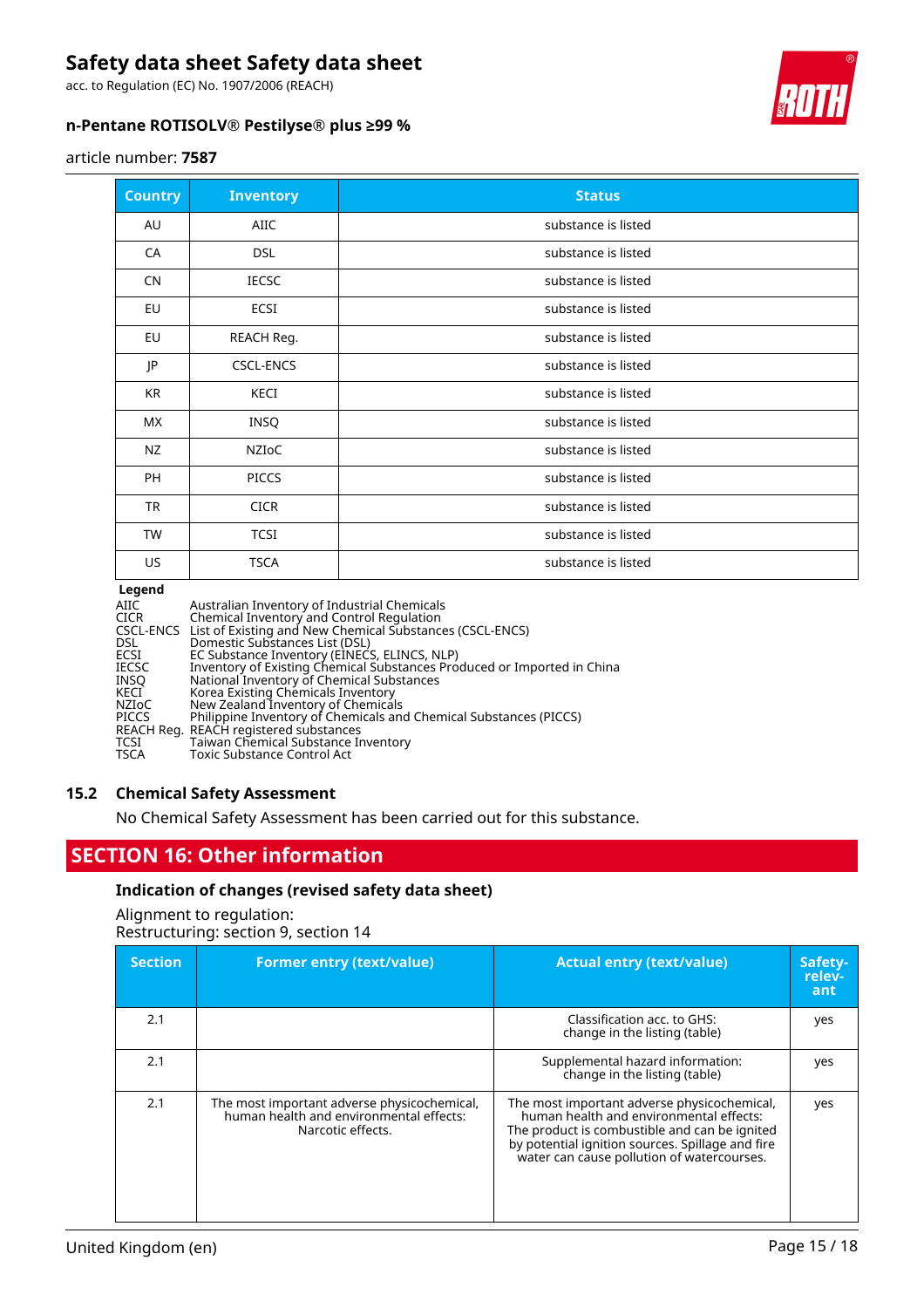acc. to Regulation (EC) No. 1907/2006 (REACH)

### **n-Pentane ROTISOLV® Pestilyse® plus ≥99 %**

#### article number: **7587**

| <b>Section</b> | <b>Former entry (text/value)</b>                                                         | <b>Actual entry (text/value)</b>                                                                                             | Safety-<br>relev-<br>ant |
|----------------|------------------------------------------------------------------------------------------|------------------------------------------------------------------------------------------------------------------------------|--------------------------|
| 2.2            | Labelling of packages where the contents do<br>not exceed 125 ml:<br>Signal word: Danger |                                                                                                                              | yes                      |
| 2.2            |                                                                                          | Labelling of packages where the contents do<br>not exceed 125 ml:<br>change in the listing (table)                           | yes                      |
| 2.2            |                                                                                          | Labelling of packages where the contents do<br>not exceed 125 ml:<br>change in the listing (table)                           | yes                      |
| 2.2            |                                                                                          | Labelling of packages where the contents do<br>not exceed 125 ml:<br>change in the listing (table)                           | yes                      |
| 2.2            |                                                                                          | Labelling of packages where the contents do<br>not exceed 125 ml:<br>change in the listing (table)                           | yes                      |
| 2.3            | Other hazards:<br>There is no additional information.                                    | Other hazards                                                                                                                | yes                      |
| 2.3            |                                                                                          | Results of PBT and vPvB assessment:<br>According to the results of its assessment, this<br>substance is not a PBT or a vPvB. | yes                      |

#### **Abbreviations and acronyms**

| Abbr.           | <b>Descriptions of used abbreviations</b>                                                                                                                                                                                       |
|-----------------|---------------------------------------------------------------------------------------------------------------------------------------------------------------------------------------------------------------------------------|
| 2006/15/EC      | Commission Directive establishing a second list of indicative occupational exposure limit values in imple-<br>mentation of Council Directive 98/24/EC and amending Directives 91/322/EEC and 2000/39/EC                         |
| <b>ADN</b>      | Accord européen relatif au transport international des marchandises dangereuses par voies de naviga-<br>tion intérieures (European Agreement concerning the International Carriage of Dangerous Goods by In-<br>land Waterways) |
| <b>ADR</b>      | Accord relatif au transport international des marchandises dangereuses par route (Agreement concern-<br>ing the International Carriage of Dangerous Goods by Road)                                                              |
| <b>BCF</b>      | <b>Bioconcentration factor</b>                                                                                                                                                                                                  |
| CAS             | Chemical Abstracts Service (service that maintains the most comprehensive list of chemical substances)                                                                                                                          |
| Ceiling-C       | Ceiling value                                                                                                                                                                                                                   |
| <b>DGR</b>      | Dangerous Goods Regulations (see IATA/DGR)                                                                                                                                                                                      |
| <b>DNEL</b>     | Derived No-Effect Level                                                                                                                                                                                                         |
| EC50            | Effective Concentration 50 %. The EC50 corresponds to the concentration of a tested substance causing<br>50 % changes in response (e.g. on growth) during a specified time interval                                             |
| EC No           | The EC Inventory (EINECS, ELINCS and the NLP-list) is the source for the seven-digit EC number, an identi-<br>fier of substances commercially available within the EU (European Union)                                          |
| EH40/2005       | EH40/2005 Workplace exposure limits (http://www.nationalarchives.gov.uk/doc/open-government-li-<br>cence/)                                                                                                                      |
| <b>EINECS</b>   | European Inventory of Existing Commercial Chemical Substances                                                                                                                                                                   |
| <b>ELINCS</b>   | European List of Notified Chemical Substances                                                                                                                                                                                   |
| EmS             | <b>Emergency Schedule</b>                                                                                                                                                                                                       |
| <b>GB REACH</b> | The REACH etc. (Amendment etc.) (EU Exit) Regulations 2019, SI 2019/758 (as amended)                                                                                                                                            |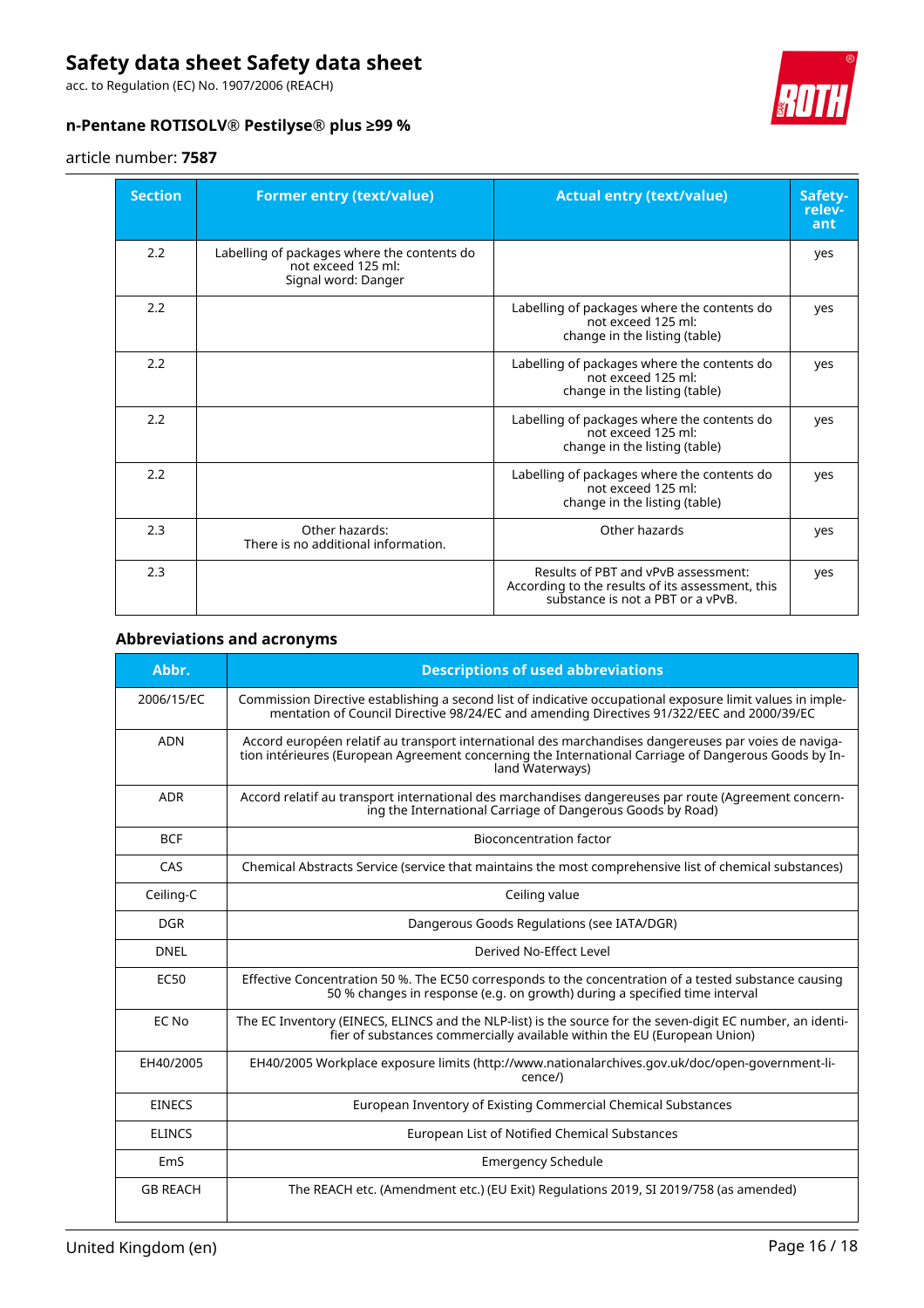acc. to Regulation (EC) No. 1907/2006 (REACH)

#### **n-Pentane ROTISOLV® Pestilyse® plus ≥99 %**



#### article number: **7587**

| Abbr.           | <b>Descriptions of used abbreviations</b>                                                                                                                                    |
|-----------------|------------------------------------------------------------------------------------------------------------------------------------------------------------------------------|
| <b>GHS</b>      | "Globally Harmonized System of Classification and Labelling of Chemicals" developed by the United Na-<br>tions                                                               |
| <b>IATA</b>     | <b>International Air Transport Association</b>                                                                                                                               |
| <b>IATA/DGR</b> | Dangerous Goods Regulations (DGR) for the air transport (IATA)                                                                                                               |
| <b>ICAO</b>     | <b>International Civil Aviation Organization</b>                                                                                                                             |
| ICAO-TI         | Technical instructions for the safe transport of dangerous goods by air                                                                                                      |
| <b>IMDG</b>     | International Maritime Dangerous Goods Code                                                                                                                                  |
| IMDG-Code       | International Maritime Dangerous Goods Code                                                                                                                                  |
| <b>IOELV</b>    | Indicative occupational exposure limit value                                                                                                                                 |
| <b>LC50</b>     | Lethal Concentration 50%: the LC50 corresponds to the concentration of a tested substance causing 50 %<br>lethality during a specified time interval                         |
| LD50            | Lethal Dose 50 %: the LD50 corresponds to the dose of a tested substance causing 50 % lethality during a<br>specified time interval                                          |
| LEL             | Lower explosion limit (LEL)                                                                                                                                                  |
| <b>NLP</b>      | No-Longer Polymer                                                                                                                                                            |
| PBT             | Persistent, Bioaccumulative and Toxic                                                                                                                                        |
| PNEC            | Predicted No-Effect Concentration                                                                                                                                            |
| ppm             | Parts per million                                                                                                                                                            |
| <b>REACH</b>    | Registration, Evaluation, Authorisation and Restriction of Chemicals                                                                                                         |
| <b>RID</b>      | Règlement concernant le transport International ferroviaire des marchandises Dangereuses (Regula-<br>tions concerning the International carriage of Dangerous goods by Rail) |
| <b>STEL</b>     | Short-term exposure limit                                                                                                                                                    |
| <b>TWA</b>      | Time-weighted average                                                                                                                                                        |
| <b>UEL</b>      | Upper explosion limit (UEL)                                                                                                                                                  |
| <b>VOC</b>      | Volatile Organic Compounds                                                                                                                                                   |
| vPvB            | Very Persistent and very Bioaccumulative                                                                                                                                     |
| WEL             | Workplace exposure limit                                                                                                                                                     |

#### **Key literature references and sources for data**

Agreement concerning the International Carriage of Dangerous Goods by Road (ADR). Regulations concerning the International Carriage of Dangerous Goods by Rail (RID). International Maritime Dangerous Goods Code (IMDG). Dangerous Goods Regulations (DGR) for the air transport (IATA).

#### **List of relevant phrases (code and full text as stated in section 2 and 3)**

| Code             | Text                                             |
|------------------|--------------------------------------------------|
| H <sub>225</sub> | Highly flammable liquid and vapour.              |
| H304             | May be fatal if swallowed and enters airways.    |
| H336             | May cause drowsiness or dizziness.               |
| H411             | Toxic to aquatic life with long lasting effects. |